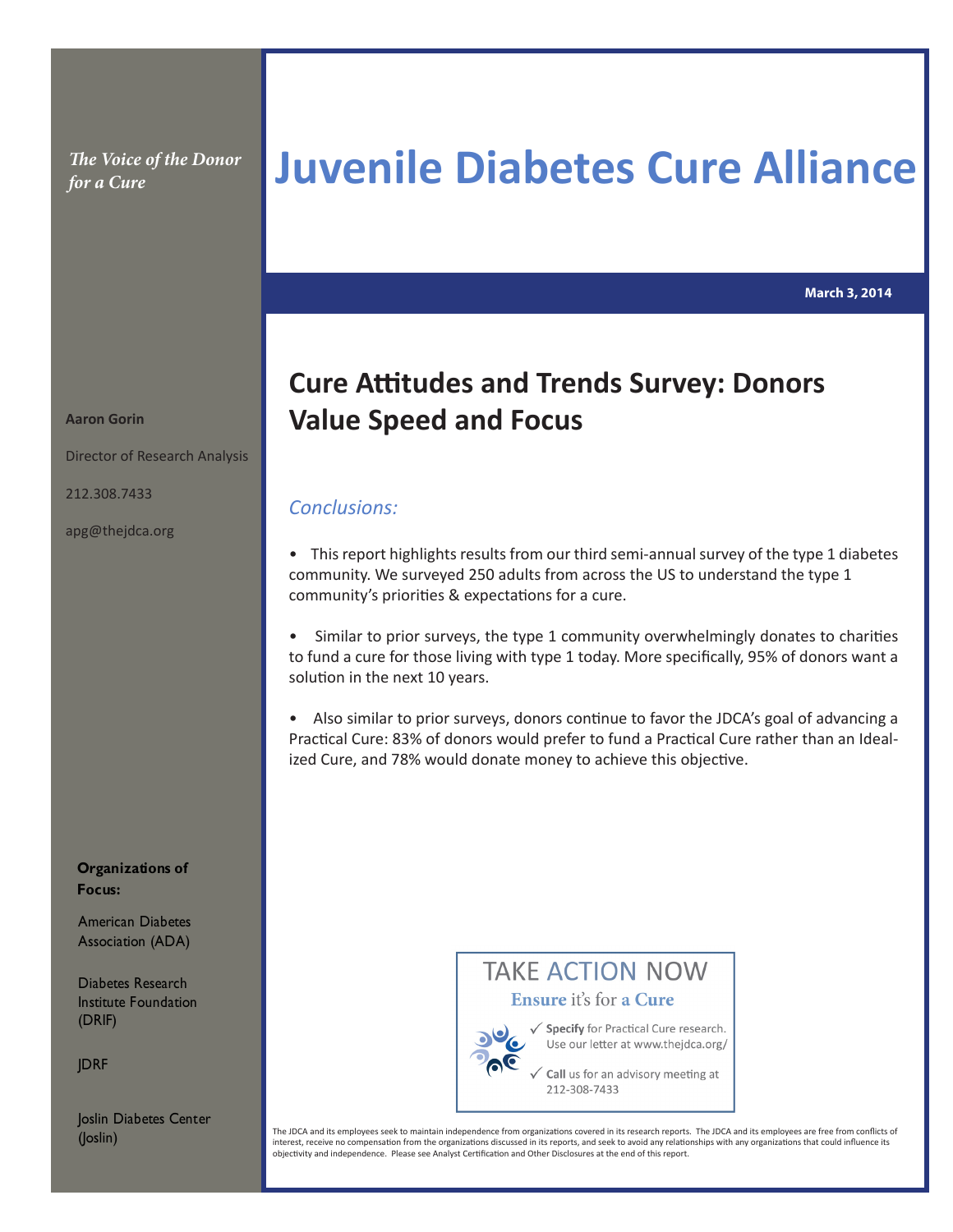Our third survey of the type 1 diabetes community continues to demonstrate that people overwhelmingly donate to charities in the hopes of funding research to find a cure for those living with type 1 today. We surveyed the community to explore the motivations behind their giving and came away with six key takeaways, which we have highlighted below:

#### **1. TIME IS KEY**

Expediting a cure remains one of the most universal desires among the type 1 community. They both want and expect that it will be acheived quickly. 95% of survey respondents want a solution in the next ten years. (Exhibit 1) This nearly unanimous desire for a cure as soon as possible is consistent with past survey findings. What comes as a surprise is that 6 out of 10 expect a cure to be achieved in the next decade. (Exhibit 2) Their expectation deepens the responsibility of those who are funding and conducting cure research to align efforts and deliver.

#### **2. DONORS CLOSELY FOLLOW TYPE 1 NEWS AND DEVELOPMENTS**

In general, survey respondents believe they keep themselves well informed about type 1 diabetes. 75% say they read about type 1 diabetes at least once a week. (Exhibit 3) Their number one information source is the diabetes charities' websites and mailings.



#### **3. HALF OF DONORS FEEL UNINFORMED**

Half of all donors state they are not informed about how their donations are used (Exhibit 4), identifying an important opportunity for the diabetes charities to better communicate with donors about the impact of their gift.



#### **Exhibit 1: When do you want a cure for type 1 diabetes?**



#### **Exhibit 2: When do you expect a cure for T1D?**

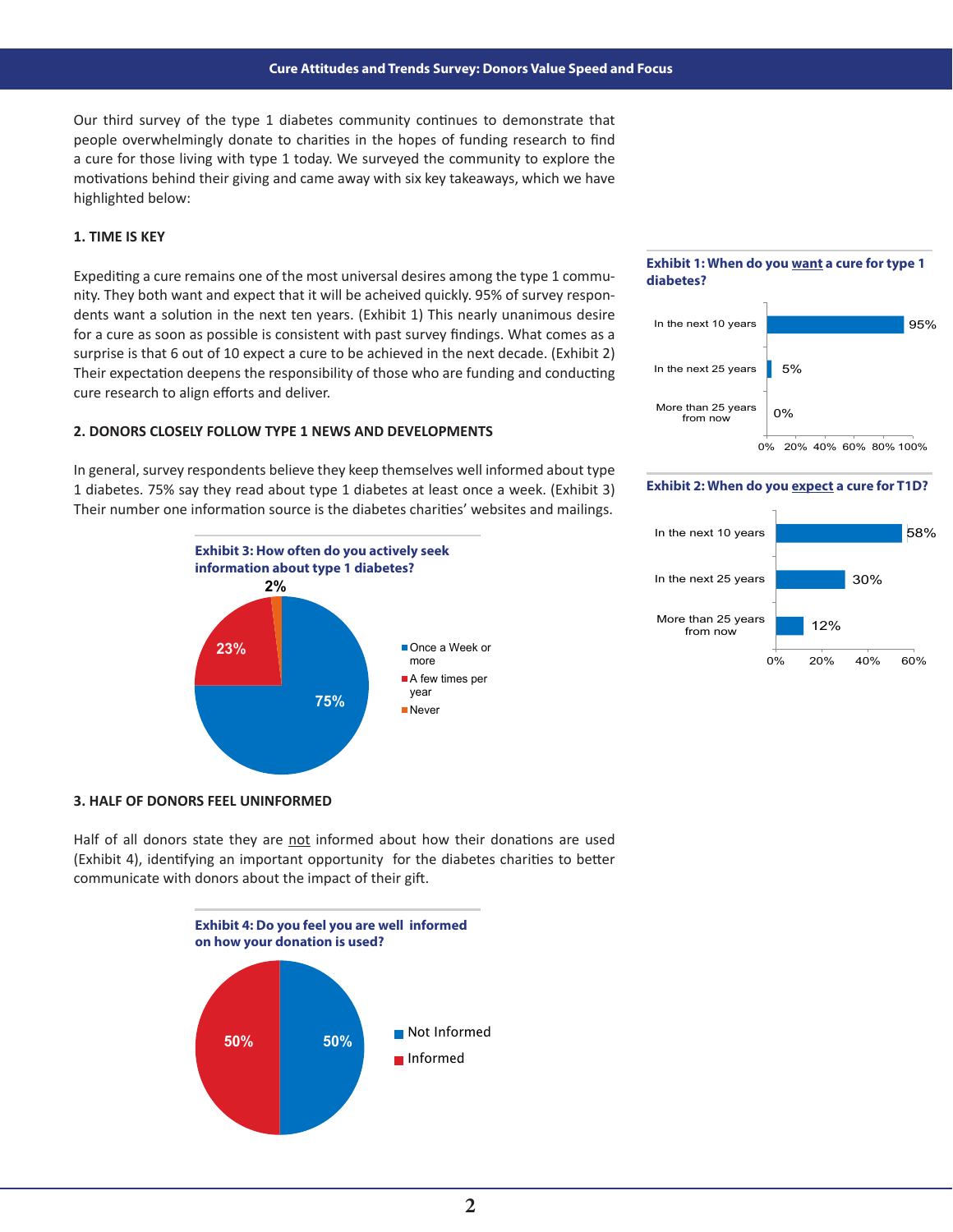#### **4. A PRACTICAL CURE TRUMPS AN IDEALIZED CURE**

When asked who they want to benefit from a type 1 cure, 85% of survey respondents say it is most important to develop a cure "in my lifetime." This finding corresponds to donors' ongoing preference for a Practical Cure, which targets completion in 15 years or less. 83% of donors indicated that they would rather fund a Practical Cure than an Idealized Cure (Exhibit 5), a trend that has remained consistent since 2012. With each survey, approximately 85% of respondents have selected a Practical Cure over an Idealized Cure. (Exhibit 6)







Practical Cure: A solution that can be achieved within 15 years or less and allows a type 1 diabetic to live a like-normal lifestyle free from daily insulin, daily glucose monitoring, and diet restrictions.

Idealized Cure: A solution that will take 50 years or more to achieve and entirely eliminates the disease.

#### **5. A PRACTICAL CURE WOULD IMPROVE QUALITY OF LIFE**

94% of respondents believe that a Practical Cure would "extremely" or "very much improve quality of life" for people currently living with type 1 diabetes. 90% of respondents to our last survey expressed the same conviction.

#### **6. DONORS WILL GIVE TO PRACTICAL CURE RESEARCH**

This survey supports previous findings that donors will give for a Practical Cure. Namely, 8 out of 10 respondents indicate that they would be "definitely" or "probably would" donate to Practical Cure research projects if the option was made easily available. (Exhibit 7) This is the exact same number as in our previous surveys.

#### **CONCLUSION**

Donors' overwhelming desire to fund cure research, and Practical Cure Research in particular, has been a constant finding of our donor surveys over the past two years. Despite these preferences and donors' stated willingness to give charitably to Practical Cure options, the largest diabetes charities continue to deploy almost the entirety of donor gifts- 98% to be exact- towards non Practical Cure projects.

We continue to believe that the non-profits have a **responsibility and fiduciary duty** to align spending with donor intentions. Based upon the results of this report, that would mean shifting portfolio priorities markedly towards Practical Cure projects.

#### **Exhibit 7: If you could donate directly to a Practical Cure initiative, would you?**